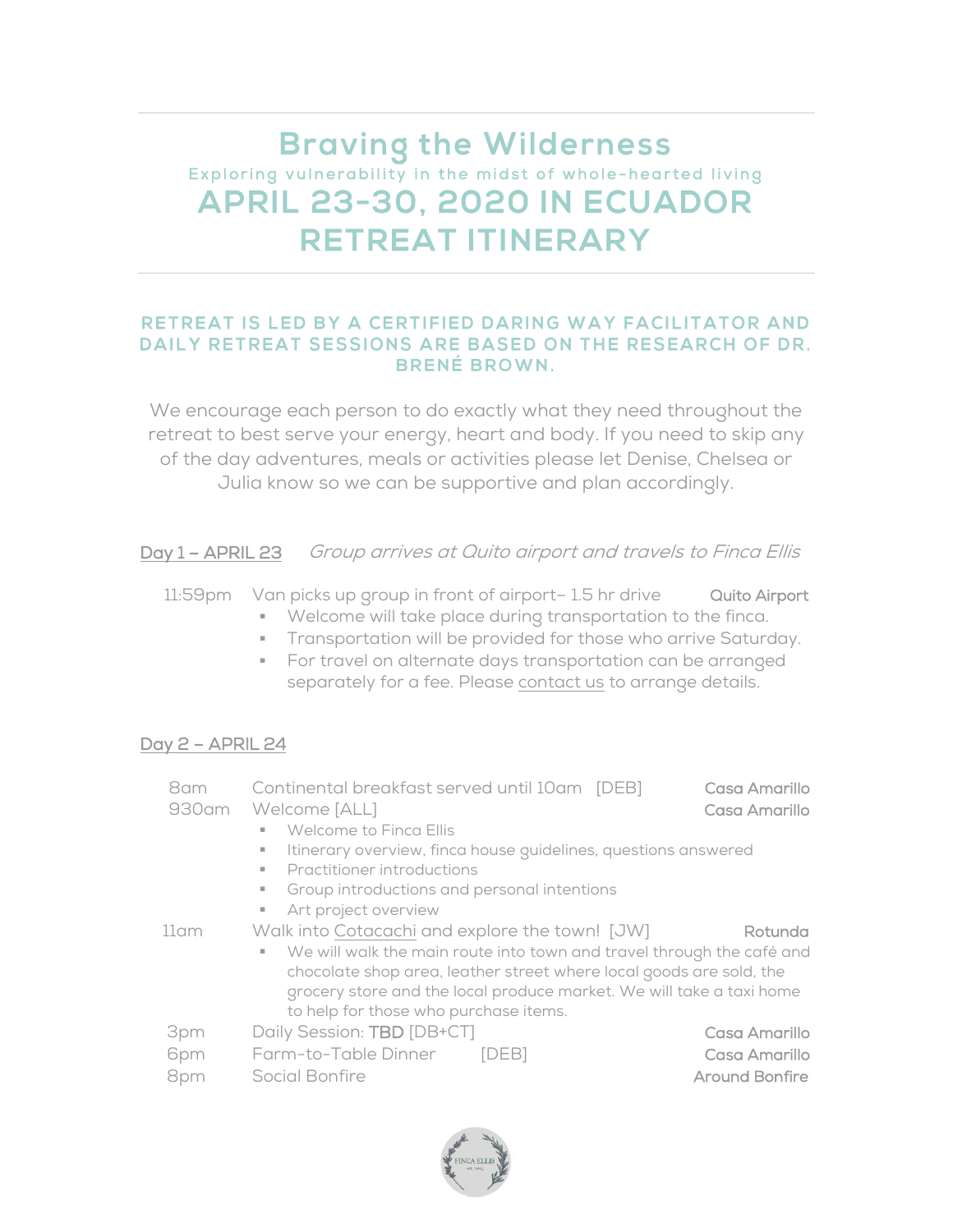## Day 3 – APRIL 25

| 8am  | Morning Movement - Optional [JW]                                          | Casa Amarillo Lawn |
|------|---------------------------------------------------------------------------|--------------------|
| 9am  | Breakfast [DEB]                                                           | Casa Amarillo      |
| 10am | Volunteer on the finca<br>[DEB+AY]                                        | Rotunda            |
| 11am | Continue to volunteer on the finca - Optional                             |                    |
|      | • Other options: One-on-one session, relax, read, take time for yourself, |                    |
|      | walk into town, go see a local site from our recommended list or from     |                    |
|      | something you've found!                                                   |                    |
| 3pm  | Daily Session: TBD [DB+CT]                                                | Casa Amarillo      |
| 6pm  | Indigenous Family Cultural Dinner and Dancing                             | Casa Amarillo      |

# Day 4 - APRIL 26

| 8am  | Morning Movement - Optional [JW]                                 | Casa Amarillo Lawn |  |
|------|------------------------------------------------------------------|--------------------|--|
| 9am  | Breakfast [DEB]                                                  | Casa Amarillo      |  |
| 10am | Laguna Cuicocha Hike - Lake on top of Cotacachi Volcano! Rotunda |                    |  |
|      | • Passport required for park entry                               |                    |  |
|      | Daily Session: TBD [DB+CT]<br>m.                                 |                    |  |
|      | Hiking and not hiking options [JW+DB/CT]                         |                    |  |
|      | • Bring a lunch and lots of water!                               |                    |  |
|      | • Van transportation provided                                    |                    |  |
| 4pm  | <b>Relaxation and Reflection</b>                                 | <b>Finca Ellis</b> |  |
| 6pm  | Farm-to-Table Dinner<br>IDEBI                                    | Casa Amarillo      |  |
|      |                                                                  |                    |  |

## Day 5 - APRIL 27

| 8am  | Morning Movement - Optional [JW]                                                                                                                                                                                                                                                                                                                                                                                                                                                           | Casa Amarillo Lawn |
|------|--------------------------------------------------------------------------------------------------------------------------------------------------------------------------------------------------------------------------------------------------------------------------------------------------------------------------------------------------------------------------------------------------------------------------------------------------------------------------------------------|--------------------|
| 9am  | Breakfast [DEB]                                                                                                                                                                                                                                                                                                                                                                                                                                                                            | Casa Amarillo      |
| 10am | Volunteer on the finca [DEB+AY]                                                                                                                                                                                                                                                                                                                                                                                                                                                            | Rotunda            |
| 11am | Continue to volunteer on the finca - Optional                                                                                                                                                                                                                                                                                                                                                                                                                                              |                    |
|      | • Other options: One-on-one session with counselor, relax, read, take                                                                                                                                                                                                                                                                                                                                                                                                                      |                    |
|      | time for yourself, walk into town, go see a local site from our                                                                                                                                                                                                                                                                                                                                                                                                                            |                    |
|      | recommended list or from something you've found!                                                                                                                                                                                                                                                                                                                                                                                                                                           |                    |
| 3pm  | Daily Session: <b>TBD</b> [DB+CT]                                                                                                                                                                                                                                                                                                                                                                                                                                                          | Casa Amarillo      |
| 5pm  | Farm-to-Table Meal [DEB]                                                                                                                                                                                                                                                                                                                                                                                                                                                                   |                    |
| 6pm  | <b>Chachimbiro Thermal Hot Springs</b>                                                                                                                                                                                                                                                                                                                                                                                                                                                     | Rotunda            |
|      | 30 min drive, van transportation provided<br>ш                                                                                                                                                                                                                                                                                                                                                                                                                                             |                    |
|      | $\blacksquare$ $\blacksquare$ $\blacksquare$ $\blacksquare$ $\blacksquare$ $\blacksquare$ $\blacksquare$ $\blacksquare$ $\blacksquare$ $\blacksquare$ $\blacksquare$ $\blacksquare$ $\blacksquare$ $\blacksquare$ $\blacksquare$ $\blacksquare$ $\blacksquare$ $\blacksquare$ $\blacksquare$ $\blacksquare$ $\blacksquare$ $\blacksquare$ $\blacksquare$ $\blacksquare$ $\blacksquare$ $\blacksquare$ $\blacksquare$ $\blacksquare$ $\blacksquare$ $\blacksquare$ $\blacksquare$ $\blacks$ |                    |

■ Expect to return to the finca by 9pm